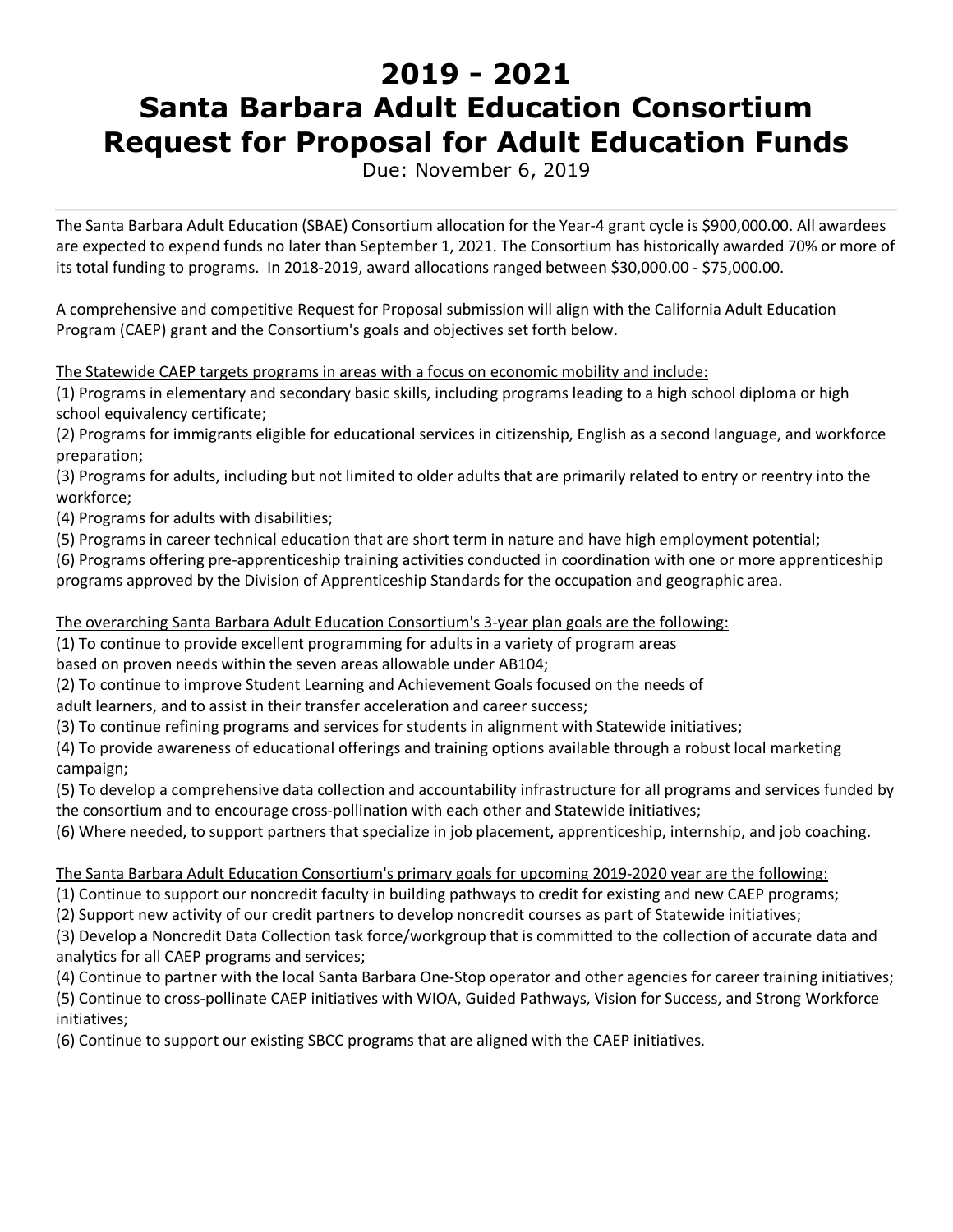Based on the 2019 SBCC School of Extended Learning Economic and Workforce Gap Analysis for Adult Education Regional report, the Consortium's focus for the 2019-2020 selection of programs will need to continue enhancing educational programming in the following areas:

(1) Short-Term CTE in career skills training courses

(2) Short-Term CTE with a focus in areas such as Health Care and Health Training services

- (3) Noncredit Adult High School/GED
- (4) Noncredit English as a Second Language
- (5) Noncredit Adults with Disabilities

(6) To ensure students can navigate through the SBCC system from noncredit to credit, the Consortium also identified the need for a robust Student Support Services program to help students plan their educational and vocational objectives.

#### CAEP Fiscal Regulation for all Independent Contractors and External Partners:

(I) Indirect, for Profit, or Fringe Benefits are not allowable expenses and cannot be reimbursed.

(II) All Independent Contractors and External Partners must submit invoices to the CAEP Coordinator for reimbursement. (III) All external (non-SBCC) CAEP programs will receive two-three payments based on the timeline for completion as stated on the Activity Chart.

#### Data Collection for all CAEP Programs and Partners:

(I) All external (non-SBCC) CAEP programs must use the CASAS TopsPro Enterprise platform to electronically collect student data and participation and data points required by the State;

(II) All data collection must be collected on a quarterly basis.

#### Key Performance Indicators:

As stated in the Consortium's 2019-2021 Three-Year Plan, the Consortium adopts the following key performance indicators related to the allowable program areas and will use these indicators as part of the rubric in selecting programs:

| 1. Programs in elementary and<br>secondary basic skills        | Increase in enrollment in the AHS/GED program and<br>increase hours attending resulting in higher FTES. Increase<br>in the number completing a high school diploma or GED.<br>Creation of new support courses for the AB705 initiative.                                                                          |
|----------------------------------------------------------------|------------------------------------------------------------------------------------------------------------------------------------------------------------------------------------------------------------------------------------------------------------------------------------------------------------------|
| 2. Programs for immigrants and<br>English as a Second Language | Increase in enrollment and hours attending in the ESL<br>program resulting in higher FTES. Increase certificate<br>completion rates in ESL. Increase in supportive<br>programming to reach more community members.                                                                                               |
| 3. Adults Entering or Re-entering the<br>Workforce             | Broadening our reach to the One-Stop and other<br>community partners to increase the numbers of students<br>served. Continue a partnership with the one-stop to offer<br>educational programs on site. Increase in enrollment and<br>hours attending in the Career Skills Institute resulting in<br>higher FTES. |

## **Seven Program Areas Manual Example 20 Key Performance Indicators**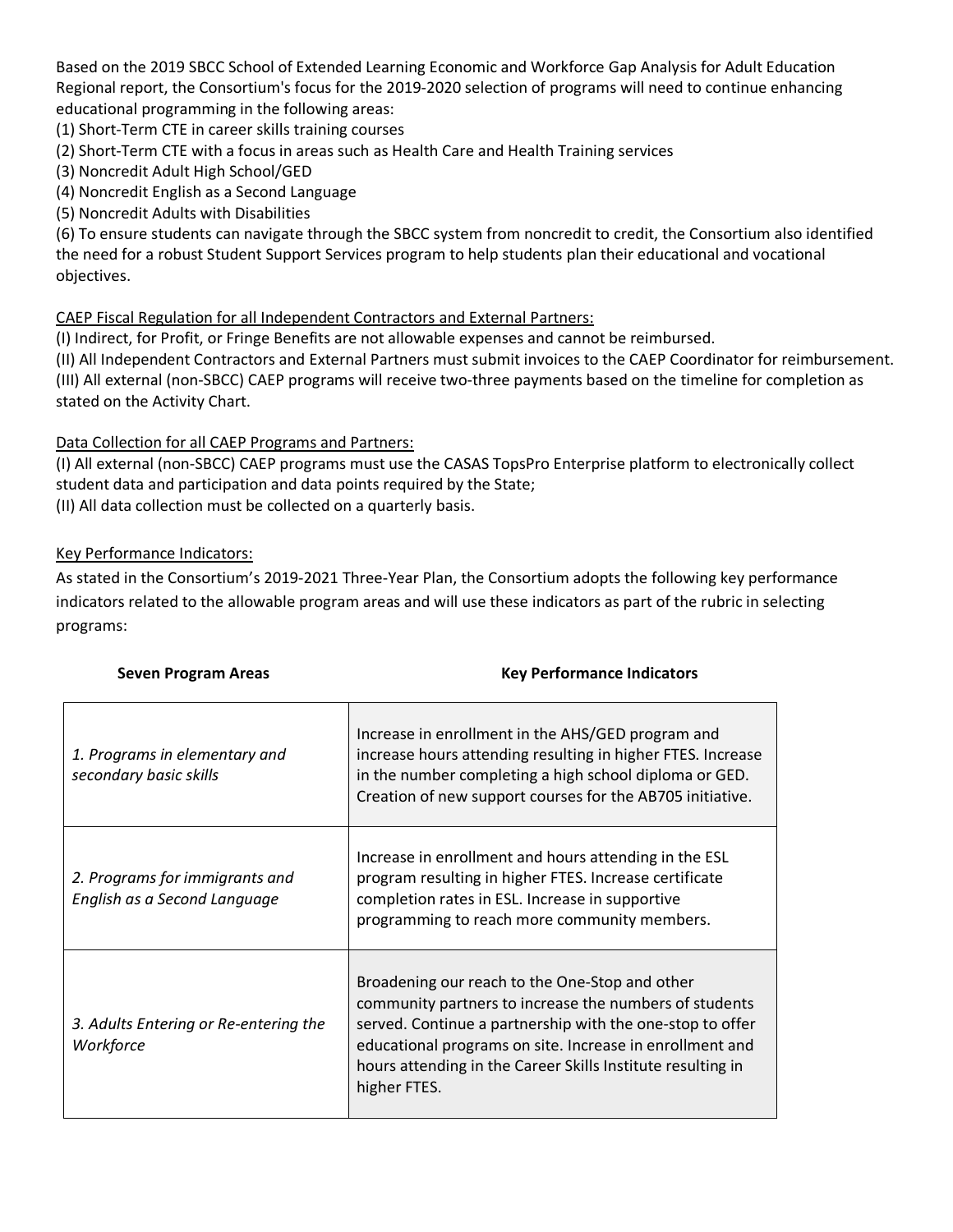| 4. Adults who assist secondary school<br>students.              | Measure results of a pilot program with our community<br>library partners to understand the value and number of<br>students served.                                                                                    |
|-----------------------------------------------------------------|------------------------------------------------------------------------------------------------------------------------------------------------------------------------------------------------------------------------|
| 5. Programs for Adults with<br><b>Disabilities</b>              | Launched in 2019, create a realistic growth strategy for the<br>new Adults with Disabilities Work Readiness and Career<br>Certificated Program. Increase the number of enrollments<br>in accordance with the strategy. |
| 6. Programs in Short-Term CTE                                   | Based on the recommendation of the BW Research<br>environmental scan, develop new noncredit programs in<br>CTE areas such as health, business, and information<br>communication technology sectors.                    |
| 7. Programs offering Pre-<br>apprenticeship Training Activities | Explore the possibility of coordinating with a formal<br>apprenticeship program in Construction Technology,<br>leveraging our piloted pre-apprenticeship activities in this<br>department.                             |

 $\mathsf{I}$ 

THIS APPLICATION IS DUE NO LATER THAN MIDNIGHT, NOVEMBER 6, 2019. \* Required

I have reviewed the 2019-2021 CAEP Three-Year Plan and 2019/2020 1-Year Plan and attest that this proposal is in alignment with Consortium's current goals and objectives. \*  $\boxtimes$  YES

Are you an existing 2015/16, 2016/17, 2017/18, 2018/19 CAEP funding awardee? \*

No Program Name \* Career Pathways Navigator Services for Adult Learners Primary Contact Name \* Janette Dunn Primary Contact Email \* Janette.Dunn@rescare.com Primary Contact Phone \* 714-856-0194

# **Applicable Noncredit Program Area \***

Adult Education (ABE, ASE, Basic Skills) English as a Second Language/Literacy  $\boxtimes$ Adults in the Workforce Adults with Disabilities

1. Executive Summary \*

 $\mathsf{l}$ 

Please provide an executive summary of your proposed plan (to include overarching goals and outcomes) to create new programs or expand existing programs in one of the areas identified above. ResCare Workforce Services (RWS) is a nationally and locally based workforce service provider, with decades of experience supporting individuals in career exploration, measurable skill gains, credential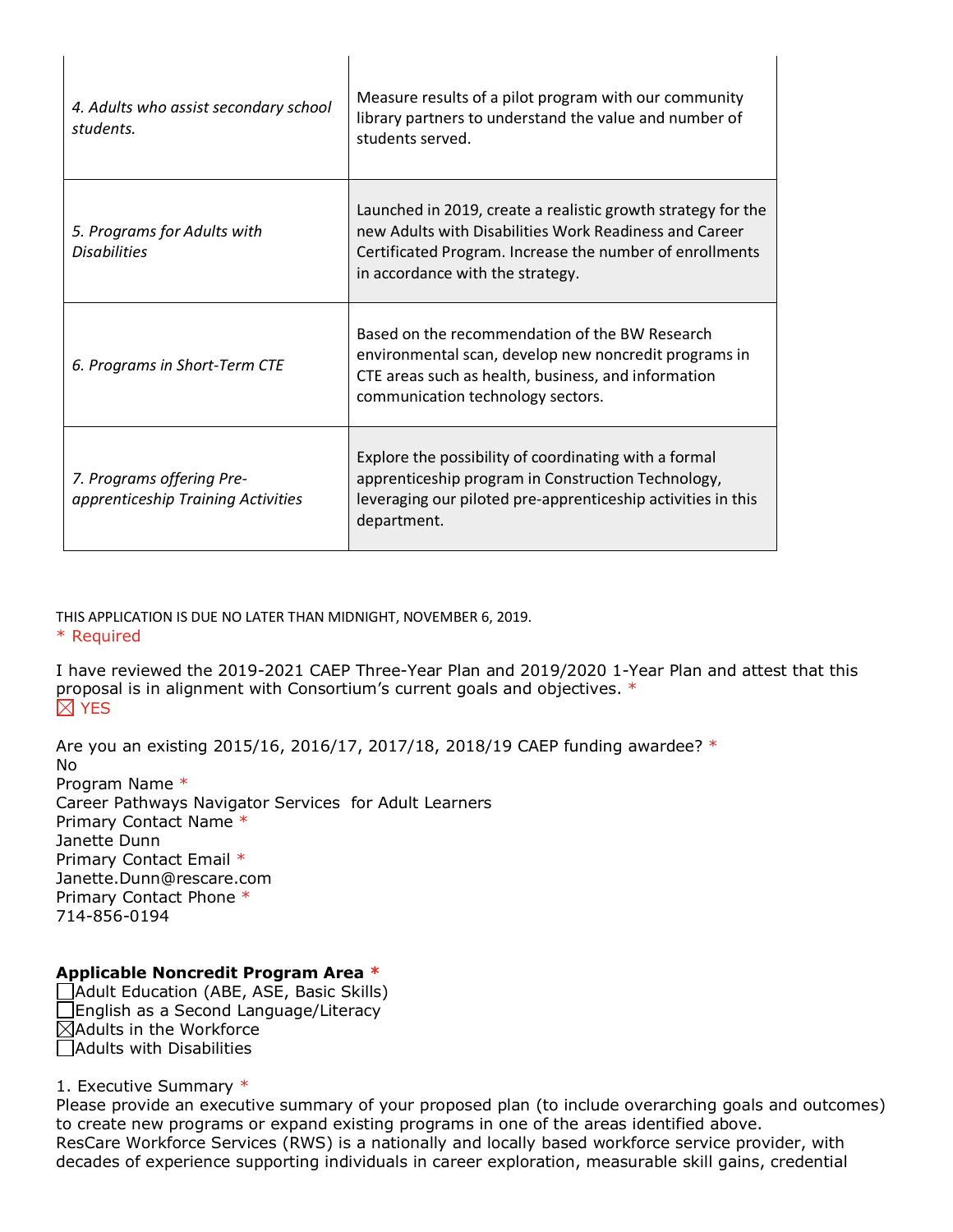attainment, job search readiness and preparation to enter the workforce. We are innovators of workforce systems development, including adapting to the changes in job seeker demographics, integrating datadriven technology, expanding access to services, and coordinating partner-supported service delivery. RWS has been on the forefront of innovating locally based solutions, such as developing customized group training with community colleges, offering a variety of adult work-based learning opportunities, and preparing job seekers to meet the demands of today's labor market. We believe in the premise that providing direct access to information, education, support and opportunity is essential to working specifically with underserved populations within communities. RWS currently provides One Stop Operator and Adult and Dislocated Worker services through contract with the Santa Barbara Workforce Development Board (SBWDB). RWS proposes to provide comprehensive services from January 1, 2020- June 30, 2021, for a total of eighteen months.

RWS proposes to provide the Consortium, adult learners and Santa Barbara City College job seekers access to the following proprietary, web-based tools and services. These innovative and creative tools offer online job readiness and preparatory courses ranging from basic education and soft skills to professional-level, industry-specific courses and certifications.

## Addendum to RFP:

RWS's goal in the delivery of supplemental services is to collborate and support existing programs and services within the College system. Our service offerings are designed to support exisiting services in a non-duplicative manner. Our program design, as outlined in the activity chart, will provide unique on-site services that will link students community programs, including the WIOA Adult and Dislocated Worker program and other programs that will support their personal, educational and career goals. As identofied in our activity chart, we will provided both interanal collaborative partner meetings with college departments and partners to ensure that services are revevent, supportive and not duplicative to the student. Working in a collaborative envirnoment with college staff wiill ensure that services delivered to students are comprehensive and meaningful. Our Community Outreach efforts will be designed to educate and integrate community service organizations into the grant program for the benefit of students. It is our belief that bringing employment and community services directly to students on campus will streamline service delivery and provide conveniences.

RWS prposes to co-located our Career Navigator at campus locations based on the needs of college and availability of space. Services described on our activity chart will be delivered, hands on, at school sites. In addition, services can be delivered at other off sire locations, such as the local libraries. We propose to develop a schedule for on-site service delivery that meets the needs and helps support goals outlined in this RFP.

In conclusion, RWS is dedicated to providing unique, meaningfull employment and community outreaach services that will supplement students in their quest to ceomplete their ediicational goals, create career pathways and become employed.

1) Career Pathways Navigator Services:

Our Career Pathways Navigator staff will be scheduled to work onsite at campuses and out in the field for 80 hours per month. These services will include:

Developing outreach and awareness materials for stakeholder partners and provide presentations to stakeholder groups.

Work on campuses to register adult learners and other students into RWS web-based ResCare Academy, Career Pathways Explorer and Resume Hero, assist with setting up job search engine accounts, email, and LinkedIn accounts.

- Conduct scheduled WIOA Orientations at campus locations and refer interested attendees to the AJCCs for enrollment.

Conduct Roadmaps to Success Job Search Readiness Workshops, on a scheduled basis.

Conduct SBCC staff training as requested.

Manage data related to adult learners served, registered in RWS tools, workshop and orientation engagement.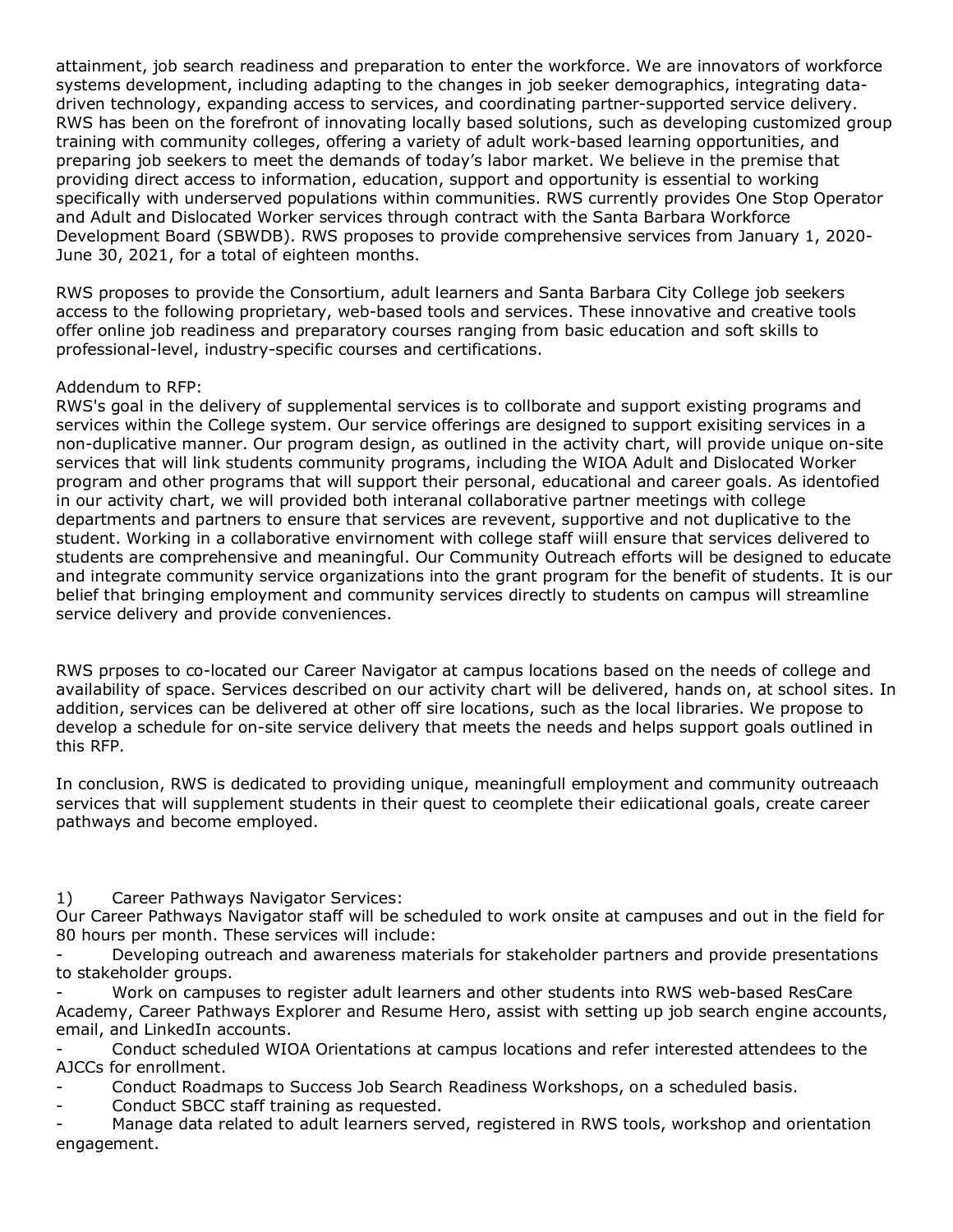- Share labor market, job leads, organize job fairs and other employer-based activities within the campus systems.

Attend Consortium meetings and planning meetings as requested.

2) ResCare Academy™ offers more than 4,000 free courses, which can be used for high school equivalency preparation and training in more than 100 industries. ResCare Academy™ is a web-based learning tool that offers a library of more than 4,000 vocational skills, job readiness, motivational, and Adult Basic Education/General Education Diploma courses. Courses are personalized and delivered via an easy-to-use site accessible from any internet-connected device. The skill enhancement curriculum was developed in collaboration with Skillsoft, a pioneer in the field that provides learning solutions for customers worldwide in various industry sectors. Over 650 development courses are also available in Spanish.

3) ResCare Career Pathways Explorer<sup>™</sup> is an online assessment, accessible from any device that quickly delivers in-depth and accurate personality results that chart careers. This assessment is a modern and easy alternative to more traditional assessments and is founded on the premise that self-knowledge and discovery will open doors to opportunity. It includes a visual personality assessment that takes less than five minutes to complete then immediately delivers a detailed breakdown of the individual's career personality and personalized career matches.

4) Resume Hero is an online application that empowers job seekers to create resumes and related documents using industry- and employer-oriented content.

5) RWS Roadmaps to Success© scheduled workshops, including the following modules:

\*Foundation of Job Search: Overview of current economic facts, effective job search methods, and benefits of an employed life style.

\*Self-Reflection: Introduction into the Three Rules of Success; job seekers begin to see how their thoughts and attitudes affect their actions.

\*Marketing Yourself: Job seekers develop a "sales pitch" that presents their strengths and experiences in a positive light.

\*Professional Networking: Introduction to networking as a key job search method; learn REACH communication model for making effective employer contacts and practice in "meeting the manager."

\*Planning for Interview Success: Allow job seekers the ability to view the interview process through the eyes of an employer; learn skills to open and close interviews smoothly and professionally and prepare up to date answers to common interview questions.

\*Practicing and Perfecting Interview Skills: Job seekers are shown how answers to interview questions that create an impressive picture of them fitting the company culture; as well as learn and practice various techniques on handling multiple types of interviews.

\*Professional Communication: Provide a job seeker opportunity to contact businesses directly over the phone to access the hidden job market, become acquainted with the various ways to grow a network, and to increase their understanding of the elements of effective communication.

\*Money Management: Job seekers learn to recognize spending habits, identify financial values, and to set financial goals. Information on how to develop a basic budget is included as well as understanding the federal tax credits for employed people.

\*Preparing for Long Term Success: Job seekers develop POWER Goals by planning for the future and creating action plans that recognize the difference in spending/wasting and investing valuable time.

\*Succeeding on the Job: Prepare job seekers for just not getting a job, but also how to retain that job through introducing them to customer services basics and becoming the A Team of customer service.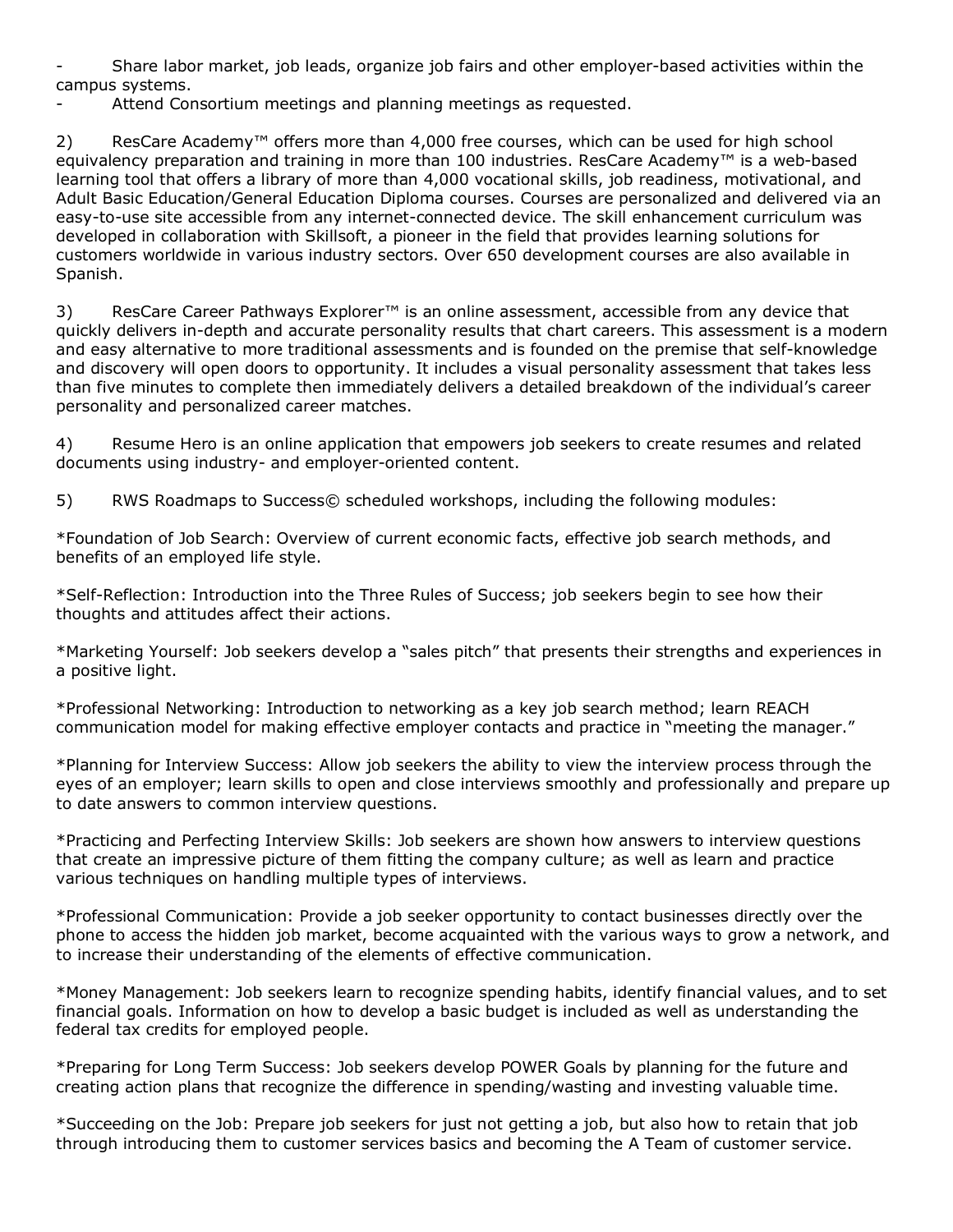6) WIOA Adult and Dislocated Worker Orientation, Eligibility and transition in to WIOA Adult and Dislocated Worker services.

Our measurable goals for this program are in alignment with the CAEP and Consortium's goals and will include the following:

1) Outreach and engage underserved populations, specifically mature adults, adults without work experience and adults with disabilities into City College educational opportunities and the SBWDB program services for the purposes of attaining educational and employment goals.

2) Register adult learners into RWS web-based tools that support career exploration, remediated skill gains, resume development and job search readiness. RWS tools include ResCare Academy and GED Prep, Career Pathways Explorer and Resume Hero.

3) Provide adult learners with access to soft skill and job search readiness workshops through RWS' proprietary Roadmaps to Success curriculum.

4) Link adult learners to the SBWDB Adult and Dislocated Worker eligibility, enrollment orientations and services as applicable.

5) Provide job lead opportunities to adult learners seeking employment.

6) Provide the Consortium with monthly activity data reports, including registration and usage of RWS web-based tools, workshop attendance and job leads provided.

#### 2. Integration  $*$

Please explain how your proposed program integrates adult education programs at SBCC and creates a transition to credit/transfer educational programs or creates a transition to the workforce (including, but not limited to, internships, jobs, pre-apprenticeships, self-employment).

RWS is uniquely positioned to be the bridge between SBCC educational programs and the SBWDB WIOA workforce and employment services. Our Career Pathways Navigator staff will be crossed-trained and able to provide onsite WIOA Orientations and determine eligibility requirements for enrollment into the SBWDC Adult and Dislocated Worker program. Eligible and enrolled adult learners/job seekers will have access to a variety of employment services, based on need and in support of career goals. WIOA services, for eligible and enrolled job seekers, provides access to vocational training and on the job, work-based training opportunities. Our efforts in registering adult learners into our web-based systems, providing soft skill and job search readiness onsite workshops as well as WIOA Orientations will prepare adults to continue their education as gaps appear or transition into workforce services. RWS will ensure integration with our One Stop Operator attendance at consortium meetings and overseeing the Career Pathways Navigator staff.

#### 3. Justification \*

Please justify the need of your proposed program and include research, labor market information, employer feedback, student surveys, or other relevant information and describe how funding will further your objectives. For programs that have previously received funding, please justify the need and provide a status report on your existing award(s) and remaining balance(s).

RWS proposes to outreach and engage the mature job seeker populations in need of services that will be provided through our Career Pathways Navigator grant. Mature job seekers are coined as the "hidden unemployed" that exist at a higher rate than general unemployment numbers. Labor statistics often do not capture job seekers that have not yet entered the workforce or have been outside of the workforce for extended periods of time. In a 2017 report titled "Older Workers Report," published by SCEPA, an organization dedicated to economic realities, older workers were found to be at a 8.2% unemployment rate within an overall unemployment rate of 3.3%. The report went on to demonstrate that mature workers are currently 50% less hirable than their younger counterparts. In today's economic realities of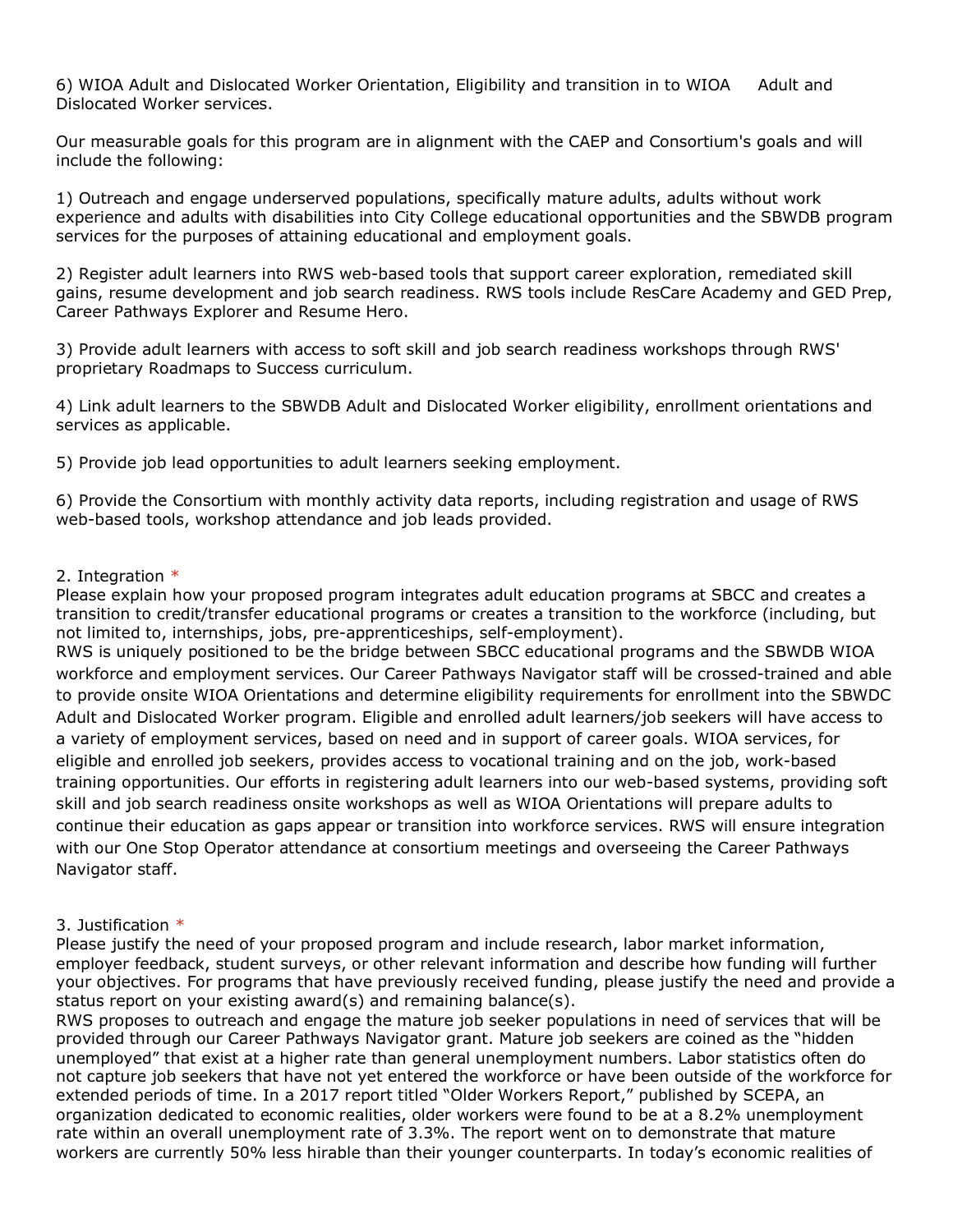higher costs and dwindling retirement accounts, more and more mature workers are seeking to find employment or additional employment to augment low paying, part time jobs. In a study completed by the Urban Institute, the reasons for the increase in older American seeking employment are attributed to changes to Social Security rules regarding work requirements and the raising of the retirement age. The study also sites retirement insecurities that encompasses retirement account stability. Many older workers were laid off in the economic downturn beginning in 2007, which continues to impact the mindset of older job seekers as well as their pocketbooks.

What keeps older job seekers from being seen as a desirable candidate in 2019? In an article piece, written by Peter Cappelli for the Human Resource Executive, entitled "Discriminating Against Older Workers," it is cited that more than ever older workers not only need to worker longer, they actually want to work longer. Advances in lifestyle and medicine mean that we will all live longer, active, robust lives and this includes our contributions within the workforce. Mr. Cappelli makes the case that employers have long held assumptions that hinder then from hiring a mature worker. Some of these assumptions include the belief that mature workers may be sick more often, that their healthcare costs will be higher and that they may not have the skills they need to do the job. Mature workers are not sick at a higher rate than they younger counter parts and they often have healthcare options that lessen the burden on the employer.

In an article published by AARP in 2018, entitled "How Older Workers Can Learn New Job Skills" the "skills gap" issue was discussed as a possible barrier to employment. The article goes on to provide many avenues older workers have access to that can help them shrink their skills gaps, the most valuable being access to specific education avenues related to gaining specific skills needed in today's world. There is no doubt that technology has developed at a rapid pace and that most jobs require some level of technological skill. Whether in hotel industry, warehousing, dispatch, or customer service positions, computers and operating system experience is needed. Our decades of experience have proved that mature job seekers are often intimidated by using computer-based systems for their skill development and job search. We have designed our model to support these job seekers through their initial hesitance to create resumes, use job search engines, access online learning opportunities-all in our efforts to prepare them for the next phase of their world of work.

Do mature job seekers need to learn technology, and can they learn new skills? The answer to those questions is yes. In a 2018 article entitled "How to Teach Technology to Seniors," a PEW research study revealed that 77% of seniors need assistance with technology skills. The good news is that this demographic is not only willing to learn, they know they need to learn new skills to join the workforce. The best place for adult learners to gain skills is in friendly, easily accessible, learning environments that move that the pace of the learner and provides for 1:1 help as needed. RWS believes that the SBCC educational opportunities, in conjunction with the RWS Career Pathways Navigator services, will provide the environment needed to successfully service mature adults with overcoming their skill gaps and reentering the workforce. RWS has had success working with specialized populations within cohorts and would be able to bring best practice ideas on how to engage and serve older learners within peer groups that provide comradery and support.

#### 4. Outreach & Marketing \*

Please describe your plans to conduct outreach and marketing to reach your target population and increase enrollments.

RWS proposes to develop outreach and marketing materials and presentations for community organizations and agencies that also serve the older population. The materials presented will bring awareness to these organizations of educational opportunities provided through the SBCC system and services that will be made available through this grant. Often the largest barrier to success is the lack of awareness about programs and services that are available. In partnership with the Consortium and with the help of the One Stop Operator and WIOA partner system, we will be able to overcome the "awareness gap" and open up opportunities to older adults. We will have monthly calendar outreach efforts scheduled each month to not only bring awareness but to establish collaborative partnerships throughout the term of the grant.

#### 5. Partnerships \*

Please provide 2-3 prospective CAEP Programs or Partners you plan to work with to maximize student and client participation and describe your prospective collaborative efforts; either with current CAEP programs and/or other external community entities.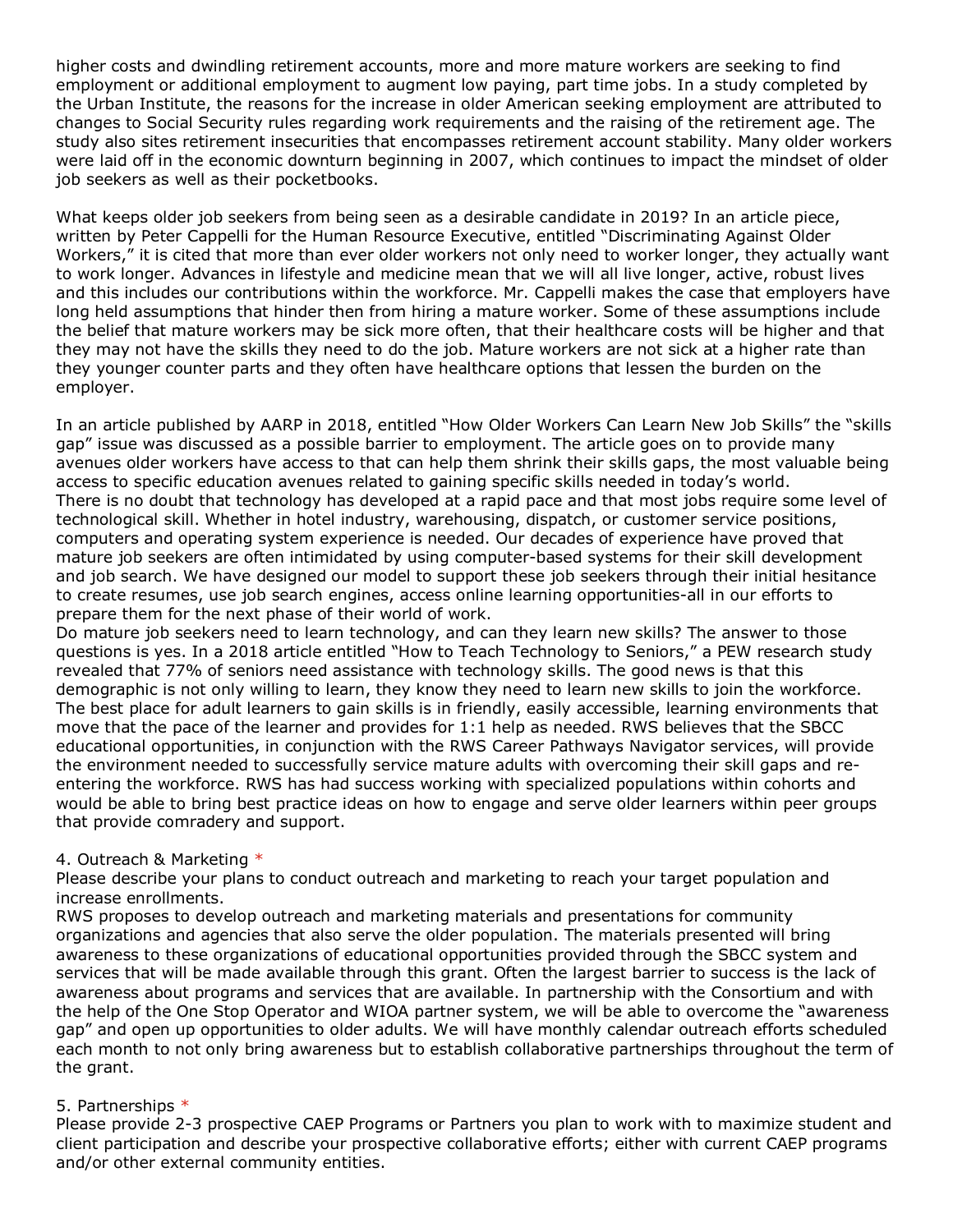RWS plans to partner with SBCC staff, Consortium members, the City Library system, AARP Santa Barbara Chapter #72, Community Family Services, Department on Aging, Veteran's groups, Santa Barbara MeetUp for Seniors and other community-based organizations that serve older adults. We believe in working for the good of the individual through establishing collaboration. In addition, we will be seeking out employers that are older worker friendly as well as employers that we will educate on the value of hiring an older worker. The hub of support from SBCC, the Consortium, a wealth of community groups and agencies and employers will ensure that older learners will receive a higher level of service that will help them reach their educational and workplace goals.

# 6. SBCC Noncredit Student Support Services \*

Provide your plans to integrate SBCC Noncredit Student Support Services in order to assist students in obtaining abbreviated educational plans.

Our Career Pathways Navigator will work on campus to assist students with the services described earlier that will help them define their skill gaps and career pathway. We will work hand in hand with staff to assist in the support of non-credit learners to complete their program and progress to credited classes and or employment.

## 7. Alignment \*

Please describe how your program is in alignment and furthers the Consortium's goals and objectives as stated above.

Our program design encompasses solutions that are aligned with the Santa Barbara CAEP Consortium's primary goals as well as the CAEP 3-year plan.

## Primary Goals:

1) Building bridges from non-credit to credit learning opportunities:

RWS will provide consultation through our Career Pathways Navigator, for adult learners using our RWS Career Pathways Explorer web-based career assessment tool that will help adult learners identify career interests and related skill gaps that can be met through learning opportunities available at credit campuses.

2) Fill gaps in career education in Industrial Technologies and other advancing fields: RWS will use ResCare Academy web-based tutorials to determine the need for further education related to careers in technical fields.

3) Focus on mathematics, English and ESL:

RWS will use ResCare Academy for adult learners needing access to remediation tutorials that support educational activities.

4) Support Adults with Disabilities Career Planning and Training:

RWS's Career Pathways Navigator will develop and implement an outreach and awareness campaign specifically targeted to adults with disabilities. We will develop presentations and materials for various community organizations, governmental agencies and WIOA partners that serve this population. The awareness campaign will be developed in conjunction with the Consortium to include information on educational opportunities, career pathways to employment and access to WIOA eligibility and enrollment. 5) One Stop Operator Partnership:

RWS functions as the One Stop Operator in Santa Barbara County and will ensure the Operator participates in Consortium meetings and assists with partner development.

6) Cross-Pollinate CAEP initiatives with WIOA and workforce initiatives:

RWS's Career Pathways Navigator will be cross trained in delivering WIOA Orientations as well as eligibility determination onsite at SBCC campuses on a regularly scheduled basis. Our stall will also conduct inservice WIOA training, as needed, to SBCC staff to increase awareness of eligibility, enrollment processes, program assets and goals.

7) Data Collection:

RWS will use our proprietary WORCs data collection and reporting system to provide the Consortium with monthly activity and service data for all service delivery points defined below. Reports will include numbers of adults registered in our proprietary ResCare Academy, Career Pathways Explorer Assessment tool, workshops provided and number of attendees, WIOA Orientations and number attended, partner outreach meetings, number of adults referred to and enrolled in the WIOA Adult and Dislocated Worker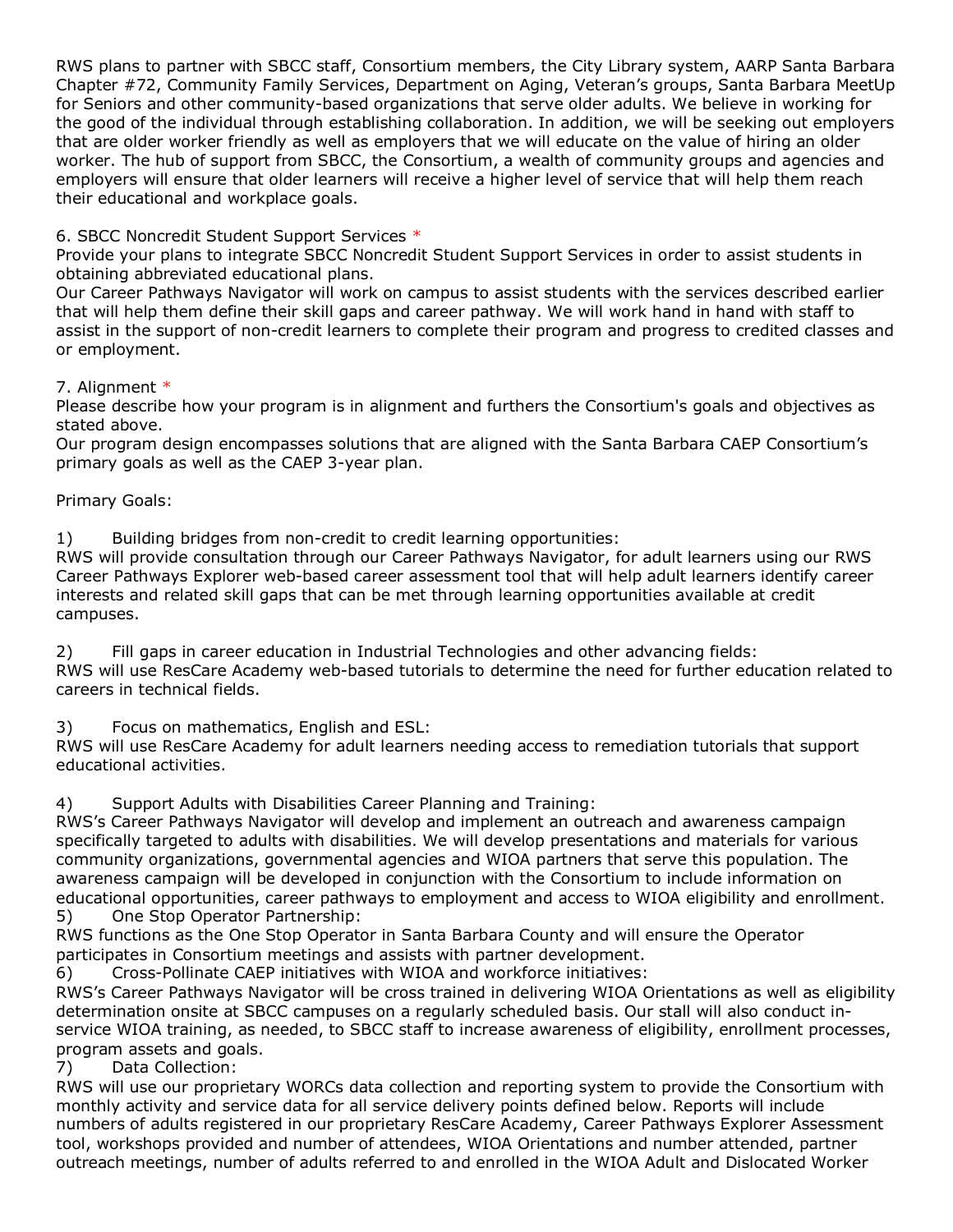program and outcomes and total number of adult learners that received a service from the Career Pathways Navigator on a monthly basis.

8) Support transition to employment:

RWS will provide adult learners with access to our Career Pathways Explorer assessment tool and access to WIOA Orientations and enrollment, resume development through Resume Hero, job fairs and other employer related events that support gaining employment.

9) Alignment with CAEP goals:

RWS will be an active participant in Consortium meetings and other planning meetings that help support idea building and initiatives.

## CAEP 3-Year Plan Goals:

1) Provide excellent programming for adults based on proven need:

RWS is the largest provider of workforce services and programs in the nation. We will bring a wealth of information, ideas, and expertise to our Career Pathways Navigator Program (CPNP). Our consultant staff will have access to our various Communities of Practice forums, designed to assist in program development and problem solving. We understand that there is a need for a stronger conduit between education and workforce services to ensure adult learners are also successful job seekers. We see our program as that bridge for identified target populations.

2) Provide support to ensure adult learners progress through educational activities and seamless become prepared job seekers:

RWS will provide Life Skills and Job Search Readiness workshops from our proprietary, tried and true, curriculum-Roadmaps to Success. Workshops will help prepare adult learners to become prepare job seekers.

3) Innovative professional development for staff:

RWS will provide WIOA 101 training for SBCC staff as needed and requested. In addition, our Career Pathways Navigator will provide, on request, staff train-the-trainer training on RWS web-based tools and our Roadmaps to Success agenda.

4) Set meaningful outcomes, captured by measure tools and shared with Stakeholders: RWS takes pride in setting measurable goals for our programs and we have the method and web-based data collection tools to capture program data and progress. RWS will present program data and summaries to the Consortium in a format accessible to stakeholders.

8. Leveraging Funds \*

Please describe what other funding sources, and the percentage of those funding sources, will be used to support your CAEP proposed program.

RWS is including in this proposal, as an in-kind service, access to RWS ResCare Academy, ResCare Career Pathways, Resume Hero and Roadmaps to Success materials. These web-based tools can be loaded onto SBCC resource center computers and are accessible on any computer devise. RWS will register older adults, as well as other interested students into these systems at no charge. We will also train SBCC staff on how to guide students through the system.

9. Diversity, Inclusion, and Equity\*

Please describe how your program will create a diverse, inclusive, and equitable educational experience for adult learners.

RWS believes in and promotes diverse, inclusive and equitable environments. We are an EEOC employer. We instill these values in our staff training and provide those we serve with an avenue to express concerns in a confidential manner. Students will have access to a confidential and professional Compliance Line phone number to lodge concerns and complaints if they arise. All calls are taken seriously and followed up upon until conclusion

10. Activity Chart \*

Please use the Activity Chart provided in the link under the instructions and email to sbaebg@gmail.com. The Activity Chart should outline your program's specific objectives and activities, along with a timeline for completion, the person/agency responsible, outcomes and data capture methods. Please attach additional pages if necessary. \*

 $\boxtimes$  I certify that the Activity Chart has been completed and emailed to sbaebg@gmail.com

Total Budget Requested \* \$75,000.00 1000 (Instructional Salaries) \*